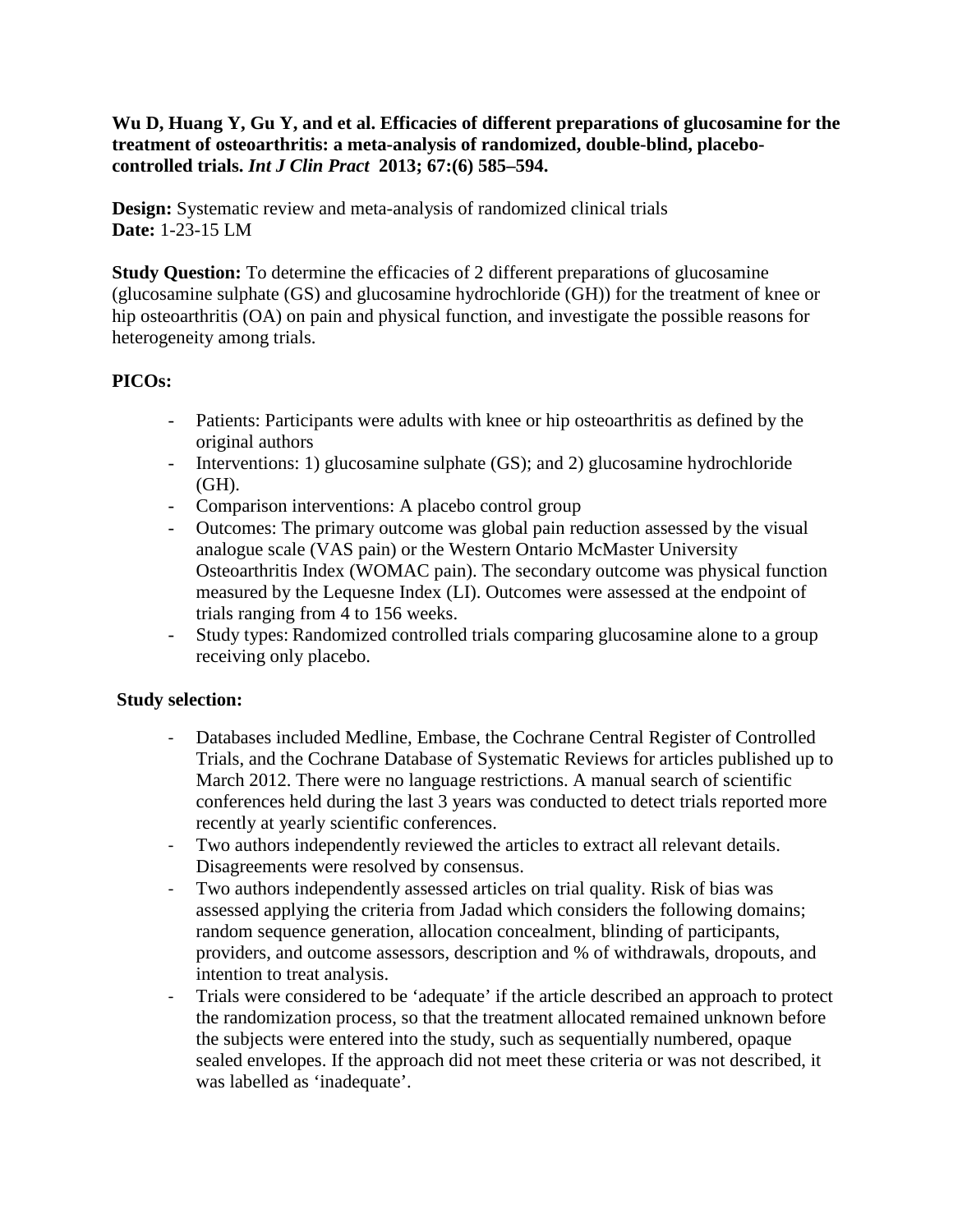- Trials were included if they were designed as randomized, double-blind and placebo –controlled.
- Studies that investigated glucosamine together with another agent were included if the study also included a group of subjects treated with glucosamine alone compared with a group receiving only placebo.
- The effect of the intervention was calculated as the standardized mean difference (SMD) allowing pooling of individualized trials. Effect sizes of
	- $0.2 0.5 = \text{small}$
	- $\circ$  0.5-0.8 = moderate effect (clinically important)
	- $\circ$  > 0.8 = large effect
- Negative values ( $ES < 0$ ) of the effect sizes indicated a benefit of glucosamine treatment, whereas positive values ( $ES > 0$ ) indicated a benefit of placebo.
- Between-study heterogeneity was assessed using the  $I^2$  statistic. I<sup>2</sup> values of 25%, 50% and 75% indicate low, moderate and high heterogeneity, respectively.
- A meta-analysis was conducted to obtain the average effect for the two different glucosamine preparations.
- Subgroup analyses were performed by stratifying the available data according to joint affected, allocation concealment, ITT analysis, and trial duration. A random-effect model was used to pool the data for the meta-analysis. Possible publication bias was also investigated.

## **Results:**

- 215 citations were retrieved and screened for inclusion. Overall, 19 trials with 3159 participants reported between 1980 and 2010 met criteria and were included. 15 trials (1941 participants) evaluated GS, and 4 trials (1218 participants) evaluated GH, all compared to placebo controls. The trials ranged in size from 20 to 630 subjects.
- Seventeen articles evaluated knee OA alone, one study evaluated hip OA alone, and one assessed knee or hip OA.
- Of the 19 trials, 14 had adequate allocation concealment and 14 also performed ITT analysis.
- For the primary outcome of pain reduction, 17 studies (2752 participants) evaluating either GS or GH contributed to the overall meta-analysis, and no treatment effect was found (-0.16, 95% CI -0.34 to 0.01). An  $I^2$  of 78.3% indicated high heterogeneity.
	- o Thirteen GS studies (1534 participants) showed no pooled treatment effect for pain reduction compared with placebo (-0.22, 95% CI -0.48 to 0.04). However, pooling of the results was not recommended because of their high degree of heterogeneity  $(I^2 = 82.3\%)$ .
	- o A pooled effect size of -0.03, (95% CI -0.14 to 0.08) in 4 GH studies (1218 participants) showed no significant effect vs. placebo on pain reduction, with a heterogeneity of zero.
- Stratified analyses showed that duration of treatment period, allocation concealment, and ITT analysis had a significant influence on the effect sizes for pain or function.
	- o Stratified analyses for the pain outcome was performed in the 13 GS studies
		- (1534 participants), since heterogeneity was absent in the GH studies.
			- Stratified analysis on trial duration showed a pooled effect size of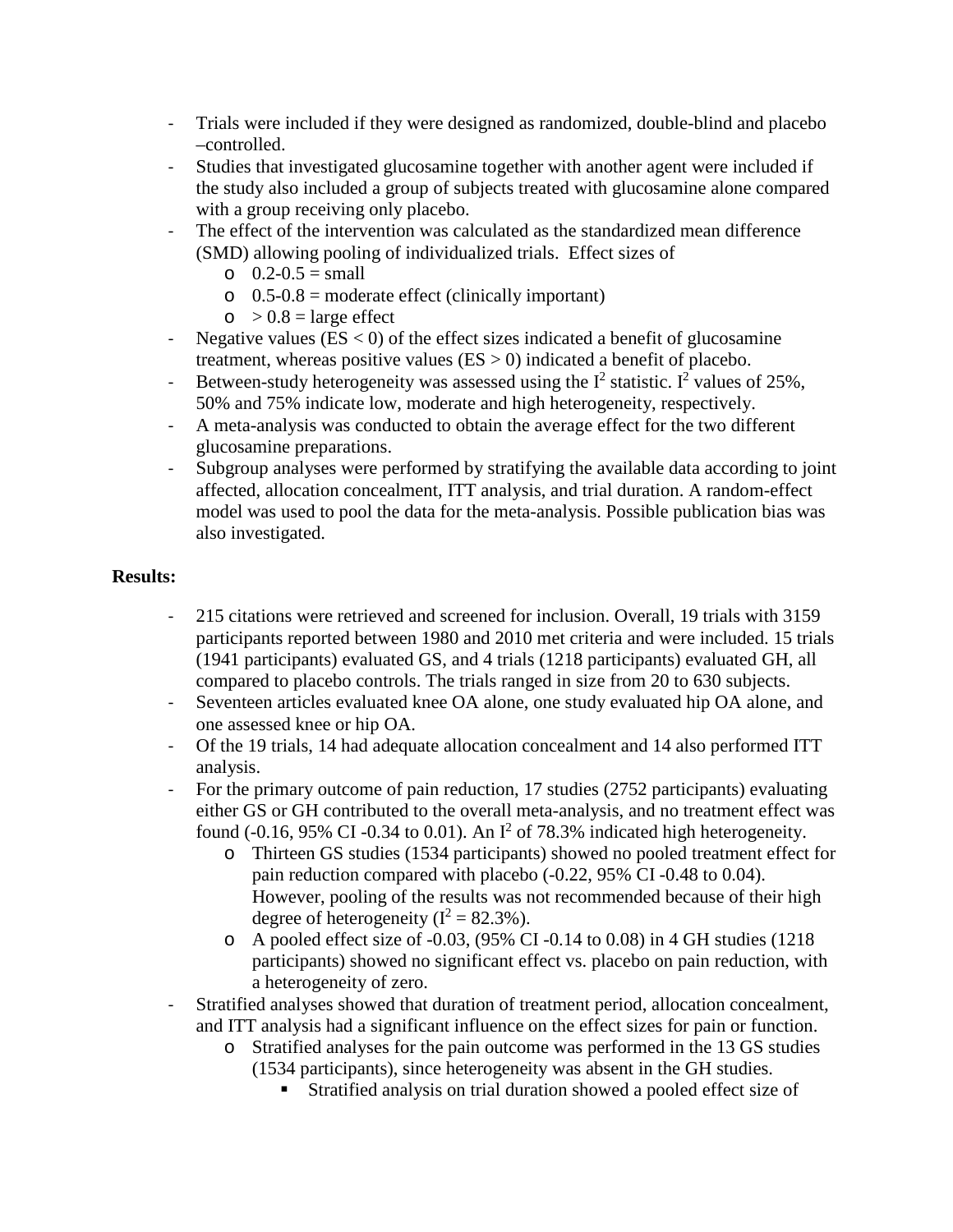-0.38 (95% CI -0.99 to 0.23) in 7 trials (470 participants) lasting less than 24 weeks, but the  $I^2$  remained high ( $I^2 = 88.5\%$ ). No significant treatment effect 0.09 (95% CI -0.21 to 0.03) was found in 6 trials (1063 participants) lasting longer than 24 weeks compared with placebo, with a heterogeneity of zero. It appears that the shorter trials inflated the effect size and increased the heterogeneity.

- Stratified analysis by joint affected divided the trials into knee OA alone, and knee or hip OA groups. Eleven knee alone trials (1284 participants) showed a pooled effect of -0.26 (95% CI -0.56 to 0.04), compared with a pooled effect of 0.03 (95% CI -0.22 to 0.28) for two knee or hip trials (250 participants). Heterogeneity remained high in knee alone trials ( $I^2 = 84.3\%$ ), but was absent in knee or hip trials.
- Stratified analysis by allocation concealment compared trials with adequate allocation concealment vs. those with inadequate allocation concealment. Nine adequate trials (1282 participants) showed a pooled effect of -0.12 (95% CI -0.42 to 0.19), compared with a pooled effect of -0.52 (95% CI -1.10, 0.06) for 4 inadequate trials (252 participants). Heterogeneity remained high in both (85.2% and 76.5%), but inadequate trials inflated the effect size.
- Stratified analysis by ITT analysis compared trials that conducted ITT analysis vs. those that did not conduct ITT analysis. Ten trials with ITT analysis (1372 participants) showed a pooled effect of -0.17 (95% CI -0.46 to 0.11), compared with a pooled effect of -0.54 (95% CI - 1.51, 0.43) for 3 trials without ITT analysis (162 participants). Heterogeneity remained high in both (84.4% and 80.6%), but trials without ITT analysis inflated the effect size.
- The secondary outcome of functional improvement could not be assessed on the 4 GH studies, because these studies did not report LI function reduction.
- Five studies (975 participants) analyzed the efficacy of GS in terms of LI reduction as a functional improvement outcome, all of which were treating knee OA. Pooling the data for these 5 trials produced an effect size of -0.47 (95% CI -0.82 to -0.12) with a high degree of heterogeneity (86.2%).
	- o Stratified analysis by trial duration for the functional improvement outcome compared GS trials that lasted less than 24 weeks vs. GS trials that lasted more than 24 weeks. Three trials that lasted less than 24 weeks (563 participants) showed a pooled effect size of -0.55 (95% CI -1.22 to 0.11) with a high degree of heterogeneity ( $I^2 = 92.9\%$ ), compared with a significant small to moderate pooled effect size of -0.36 (95% CI -0.56, -0.17) for 2 trials that were longer than 24 weeks (412 participants) with no heterogeneity. This pooled SMD for functional improvement was the only statistically significant result in this meta-analysis. Trials of less than 24 weeks not only inflated the effect size, but increased the heterogeneity.
- The funnel plot shows points distributed slightly asymmetrically on the right side of the graph, suggesting that more small-sample studies were associated with larger effect sizes than with smaller effects, indicting the existence of possible publication bias. No publication bias was detected using the Egger test ( $p = 0.429$ ).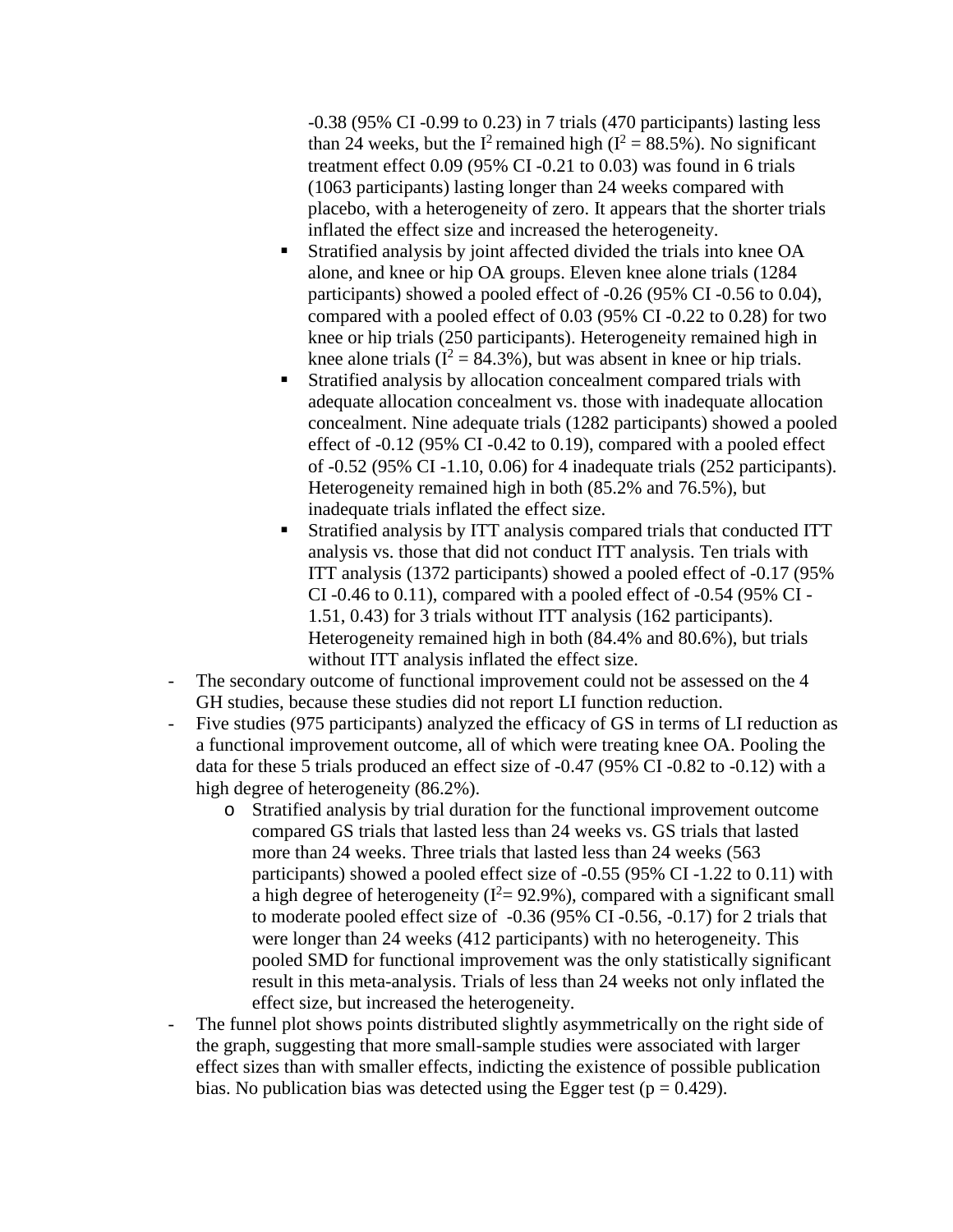- No studies were found that directly compared the two glucosamine preparations to each other.
- Out of the 17 individual studies reporting the pain outcome, 11 favored glucosamine for pain reduction and 6 trials favored placebo. Only 5 studies produced small to large effect sizes that were statistically significant in reducing pain with 4 studies favoring glucosamine and 1 study favoring placebo.

#### **Authors' conclusions:**

- The main findings of this meta-analysis support the fact that GS treatment for more than 6 months improves joint function, but not joint pain, in patients with knee OA. GH is ineffective for relieving pain in OA patients. Additional trials of GS for the treatment of knee or hip OA are needed to confirm this apparent lack of benefit of GS.
- To date, the results of RCTs studying the efficacy of glucosamine are conflicting. At least 6 systematic reviews have investigated the efficacy of glucosamine for treating knee or hip OA, but between-trial heterogeneity has been a major problem leading to uncertainties regarding the effects of glucosamine treatment in OA patients. Also, no meta-analysis independently assessing the effects of different formulations of glucosamine on pain and function in the treatment of knee or hip OA is currently available.
- Pooling the results of 6 trials that lasted for more than 24 weeks showed no significant pain reduction effect of GS compared with placebo. The heterogeneity among these trials was zero, suggesting that this summary effect was valid. Trials with a duration of less than 24 weeks also demonstrated no effect of GS compared with control, but pooling was inappropriate because of the high degree of heterogeneity.
- For the effects of GS on function, a significant moderate benefit favoring GS was found in trials with a duration of more than 24 weeks, which together with the lack of heterogeneity indicated that joint function was improved by administrating GS for more than 6 months. The pooled estimate of trials lasting less than 24 weeks showed a nonsignificant effect with a high degree of heterogeneity with pooling deemed inadvisable due to marked heterogeneity.
- Subgroup analyses of pain reduction in GS trials revealed different results. The joint affected by OA had an impact on the heterogeneity. Although both the knee alone group, and the knee or hip group had nonsignificant pooled effect sizes, heterogeneity was absent in the knee or hip group, suggesting that this pooled effect was valid.

## **Comments:**

- The meta-analysis pooled effect size of -0.36 (95% CI -0.56, -0.17) favoring GS for improved function indicates a small, (rather than a moderate effect size claimed by the author) statistically significant, but clinically unimportant effect size. Even though this analysis showed no heterogeneity and suggests improved joint function by administrating GS for more than 6 months, the results should be interpreted with caution since this analysis was based on only 2 trials with a treatment duration of more than 24 weeks.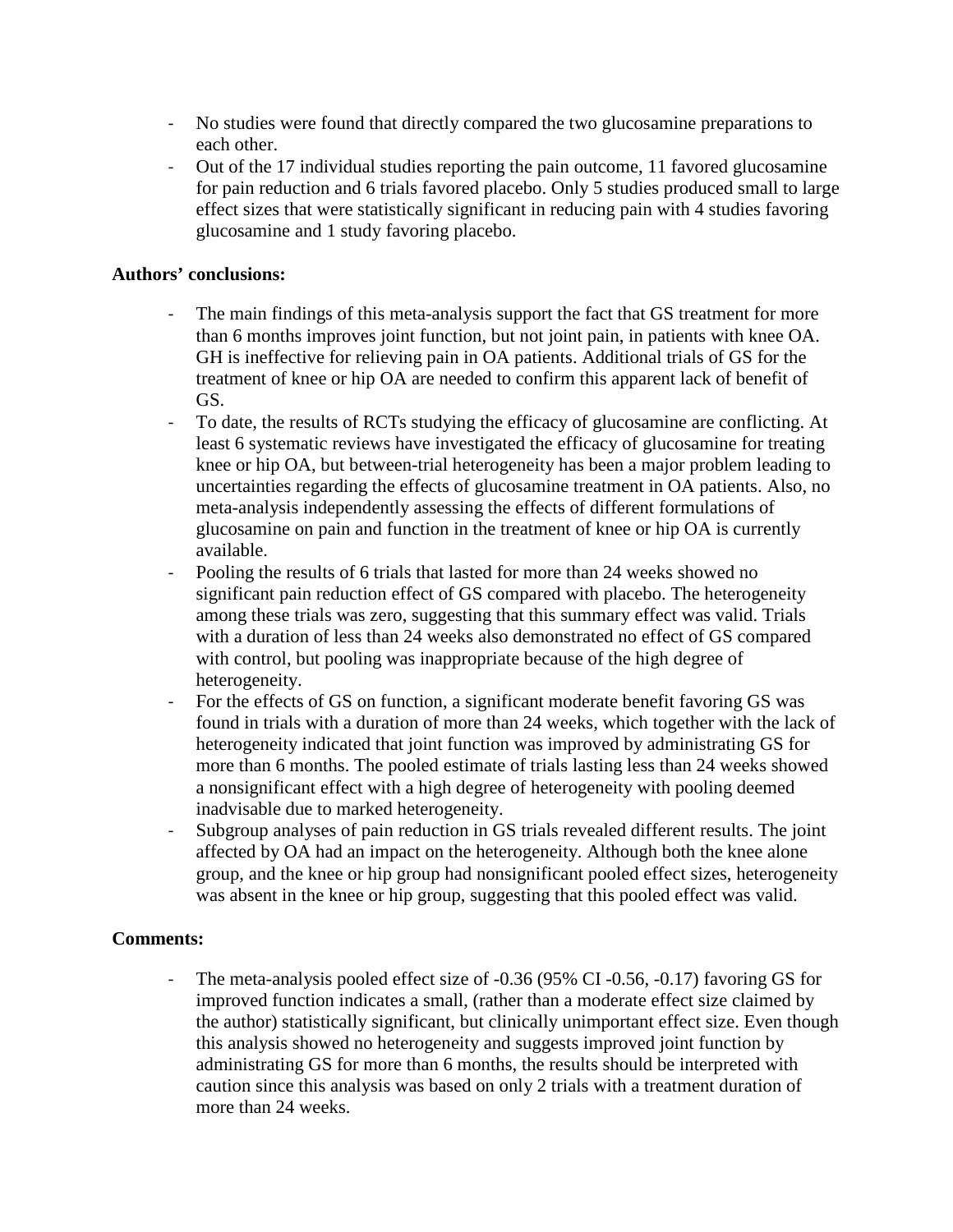- Trials with poor methodology have been associated with inflated treatment effects, especially in trials with inadequate allocation concealment and absence of ITT analysis. When stratified by allocation concealment and ITT analysis, no superiority of GS over placebo for pain reduction was identified for trials with inadequate allocation concealment or trials without ITT analysis.
- A Cochrane Review by Towheed (2005) concluded that pooled results from studies using a non-Rottapharm product or adequate allocation concealment failed to show benefits in terms of pain reduction or functional improvement, whereas those studies evaluating the Rottapharm product showed that glucosamine was superior to placebo for the treatment of pain and functional impairment. Rottapharm is an Italian pharmaceutical company that is supported by a continued focus on research and development and extensive clinical validation demonstrating the strength, effectiveness and safety of its products. However, eligible trials in this study included non-placebo-controlled and single-blinded trials.
- Wandel and colleagues also concluded in an earlier meta-analysis that glucosamine did not reduce joint pain and had no impact on narrowing of the joint space compared with placebo, with no evidence for time-dependent effect.
- The methodological quality of the 2 trials with a duration of more than 24 weeks evaluating function for GS was moderate to high, scoring 3 and 5 on the 5 point Jadad scale. Both studies incorporated allocation concealment and ITT analysis, thus reducing a high risk of bias.
- Assessments of other methodological flaws, other than allocation concealment and ITT analysis, among all trials to help judge methodological quality and risk of bias were not included, just the Jadad score.
- Smaller studies usually show larger effect sizes and this held true in this review, since the smallest studies in this review had the largest effect sizes. Small studies showing no effect often do not get published and this leads to publication bias. The smaller studies in this review most certainly contributed to the publication bias found in this review.
- The stratified analyses for allocation concealment and ITT analysis included 4 small trials for inadequate allocation concealment and 3 small trials not conducting ITT analysis. As smaller studies usually show larger effect sizes, these small studies contributed to the inflated effect sizes observed in these sub-groups analyses.
- When homogeneity was present among trials, the authors suggested that this validated the summary effect. Homogeneity is not equated with validity, but rather with similar characteristics among studies, such as similar doses or study duration, or patient characteristics.
- The difference in sample size between studies was large ranging from 20 to 630, which may have contributed to the heterogeneity. Subgroup analysis should have been performed by stratifying the studies according to sample size to see if sample size contributed to the heterogeneity.
- The use of different instruments to measure pain and function outcomes could be a potential factor leading to variation among studies and causing a high degree of heterogeneity.